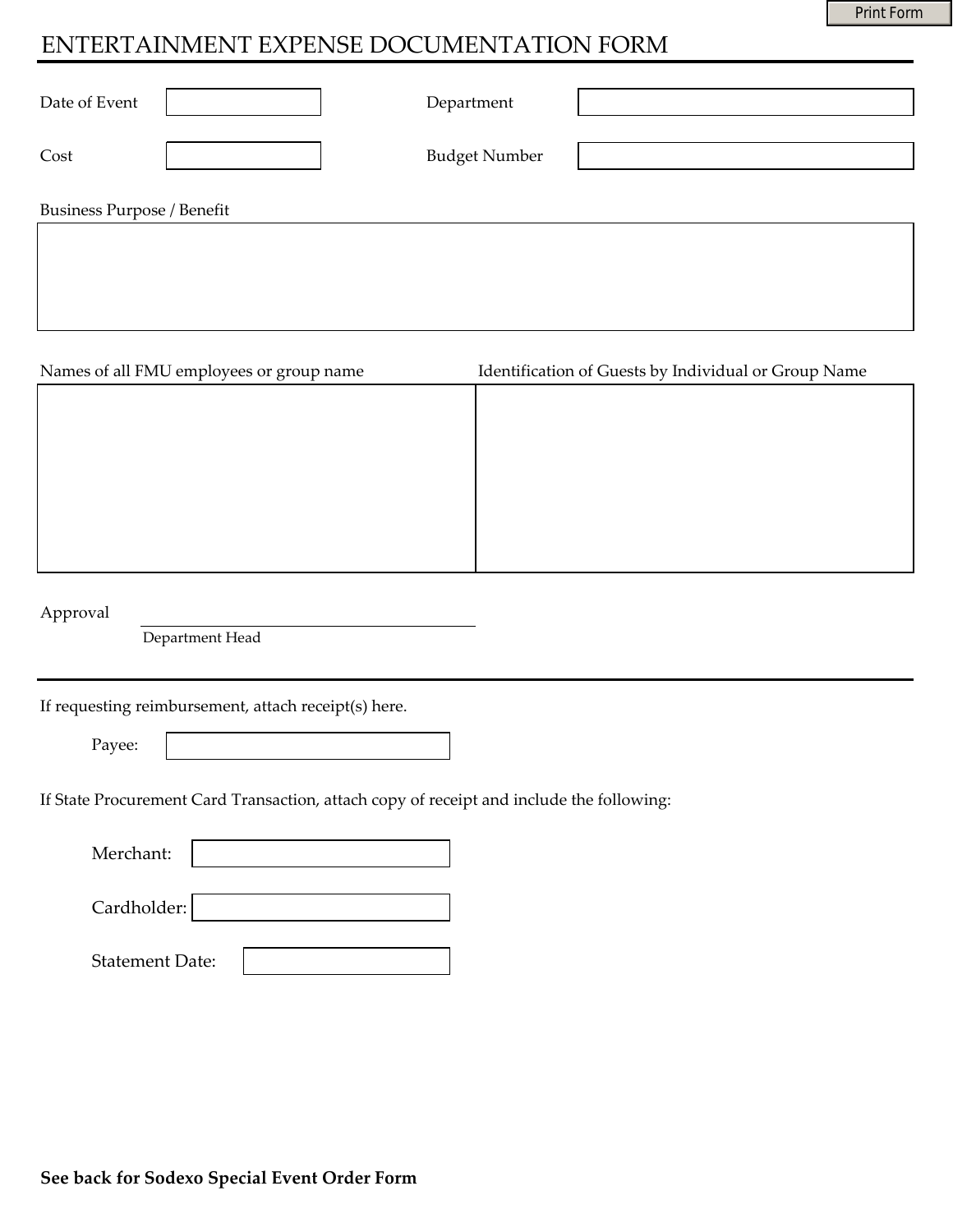## SODEXO SPECIAL EVENT ORDER FORM

| Organization       | Type of Function      |  |
|--------------------|-----------------------|--|
| Date Booked        | Location of Event     |  |
| Arranged By        | Date of Event         |  |
| Telephone          | Time of Event         |  |
| Number<br>expected | Time set-up<br>needed |  |

(guaranteed number must be given 72 hours prior to event)

| DESCRIPTION OF MENU OR RECEPTION | <b>SET-UP INSTRUCTIONS</b>                                                                 |            |                                                      |
|----------------------------------|--------------------------------------------------------------------------------------------|------------|------------------------------------------------------|
|                                  | Head Table<br>Linen<br>Flowers<br>China<br>Silver<br>Paper<br>Plastic                      | <b>YES</b> | NO<br>$\Box$<br>$\Box$<br>$\Box$<br>$\Box$<br>$\Box$ |
|                                  | <b>Buffet</b><br>Served<br><b>Facilities Reservation Request</b><br>Campus Service Request |            | $\Box$<br>$\Box$<br>$\Box$<br>П                      |

Special Instructions

Office Use Only

| Price<br>$\mathbf{X}$   | Number | Make Checks Payable To: | <b>Sodexo Dining Services</b>                    |
|-------------------------|--------|-------------------------|--------------------------------------------------|
| Subtotal                |        |                         |                                                  |
| Tax                     |        | Mail Remittances To:    | Sodexo Dining Services<br>Post Office Box 100547 |
| <b>Total Amount Due</b> |        |                         | Florence, SC 29502-0547                          |

#### **THE FRONT SIDE OF THIS DOCUMENT MUST BE COMPLETED**